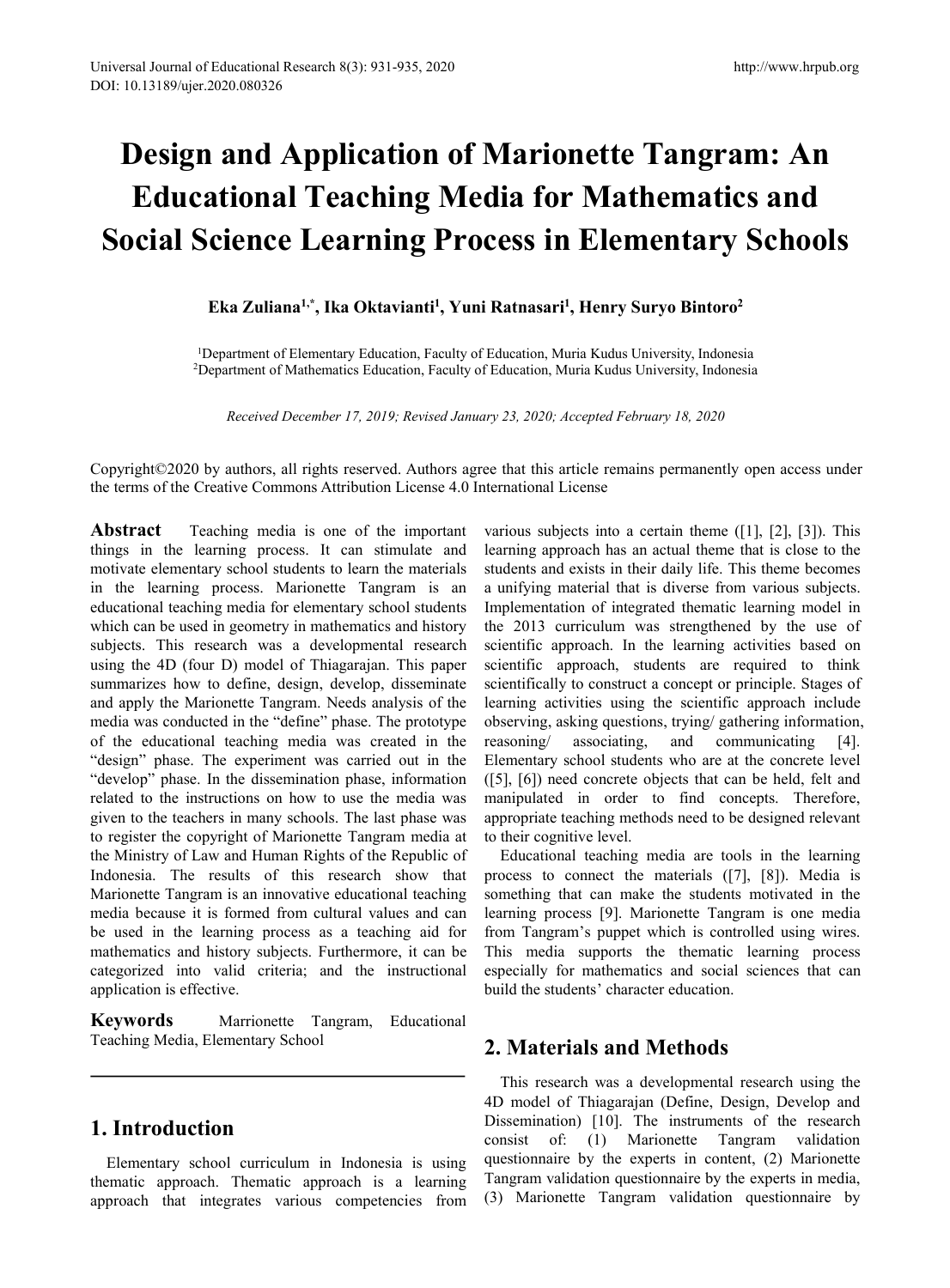teachers, and (4) student questionnaire. Data analysis was conducted qualitatively and quantitatively using Likert Scale ([11], [12]). Validation score consists of four categories: (4) valid, (3) fairly valid, (2) less valid and (1) not valid. Score of the data is converted into percentage [13]. Table 1 below presents the validity criteria that are converted into percentage.

|            |                   |             | The interature study is about rearning media, in        |
|------------|-------------------|-------------|---------------------------------------------------------|
| Percentage | Validity Criteria | Description | learning<br>thematic<br>process<br>in<br>content<br>esp |
| $81 - 100$ | Strongly Valid    | Not revised | mathematics (the characteristic of plane), social so    |
| $61 - 80$  | Valid             | Not revised | (history) and local wisdom.                             |
| $41 - 60$  | Fairly valid      | Revised     | 3.1.2. Needs Analysis of Media                          |
| $21 - 40$  | Less valid        | Revised     | The activities were performed using requi               |
| $0 - 20$   | Not valid         | Revised     | analysis regarding whether the learning media was       |

**Table 1.** Validity Criteria

The design of Marionette Tangram development is presented in Figure 1 below.



**Figure 1.** Marionette Tangram Development

# **3. Results and Discussion**

### **3.1. Define Phase**

In this phase, a preliminary study was carried out in the form of a literature study and needs analysis of the media.

### 3.1.1. Literature Study

content 81 – 100 Strongly Valid Not revised mathematics (the characteristic of plane), social sciences The literature study is about learning media, material in thematic learning process especially

 $0 - 20$  Not valid Revised analysis regarding whether the learning media was needed The activities were performed using requirement to be developed or not. Some findings in this phase included student response during the learning process. The data of student questionnaire results can be seen in table 2.

> Table 2 indicates the following learning activities: 1) thematic learning process was conducted using speech method, 2) thematic learning process was not supported by an appropriate and interesting learning media, 3) the learning media was still limited to some materials in some lessons, 4) the learning media based on local wisdom was needed to bring students closer to their local wisdom, 5) students agreed to use learning media in the learning process, and 6) students were not familiar with learning media based on local wisdom like Marionette Tangram.

**Table 2.** Student Questionnaire on Preliminary Study

| N <sub>0</sub> | Indicators                                                                                              | Percentage |
|----------------|---------------------------------------------------------------------------------------------------------|------------|
| 1              | Thematic learning process using speech<br>method                                                        | 90%        |
| 2              | Thematic learning process should<br>use<br>innovative learning method in addition to<br>speech and book | 85%        |
| 3              | Thematic learning process using innovative<br>and interesting educational teaching media                | 35%        |
| 4              | Students agree to use learning media in the<br>learning process                                         | 88%        |
| 5              | Students are familiar and interested to the<br>local wisdom                                             | 32%        |
| 6              | Students have used educational teaching<br>media based on local wisdom                                  | $0\%$      |

Table 2 shows that educational teaching media is necessary to improve the quality of the thematic learning process. One of the important things in thematic learning process is to establish the learning tools and media in addition to the learning approach, discovery of the concept and student interaction [14]. The media also improves student motivation and their participation in the class discussion [15]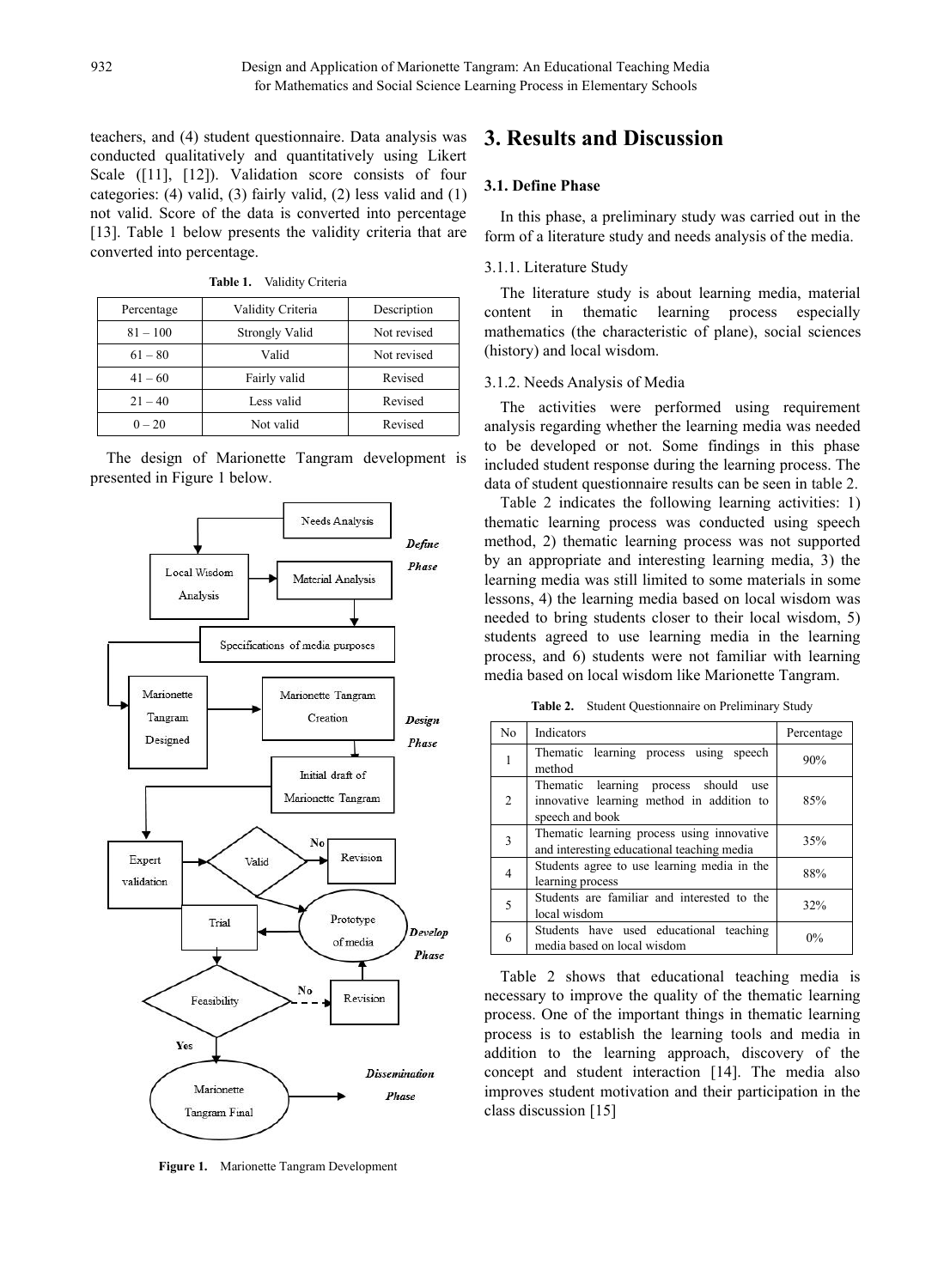### **3.2. Design Phase**

In the define phase, the appropriate teaching media was designed. Local wisdom related to the theme was the basis  $\frac{8}{3}$ for making the media. Marionette Tangram was designed from Tangram puppets. Marionette is a puppet with wires that is controlled from above [16], while Tangram is a truncated puzzle which is divided into 7 geometrical shapes called tans  $[17]$ . Figure 2 below describes the design.



**Figure 2.** The design of Marionette Tangram

The design described the activities in Bulusan story (a local wisdom from Kudus, Central Java, Indonesia). *Bulusan* story is related to the cultural diversity theme in the thematic learning process for the fourth-grade students in elementary school. The following steps show the instructions to use the media.

- 1. The teacher motivates students and encourages students' curiosity by using media in learning.
- 2. The teacher divides students into groups and each group is asked to share their initial knowledge related to cultural traditions that exist in the environment around the students. "Try to identify what cultural traditions exist in the environment around us!" (In this case was Kudus area). The students' answers include the tradition of '*dandangan*', '*sewu kupat'*, and '*Bulusan'*.
- 3. The teacher conveys that on this occasion the '*Bulusan*' tradition will be studied
- 4. Students are asked to share their initial knowledge related to the '*Bulusan*' tradition. "Students, you mentioned earlier that one of our cultural traditions is the *Bulusan* tradition. Tell me about your knowledge related to this tradition. (students will tell their initial knowledge related to the tradition).
- 5. The teacher tells the story by using Marionette Tangram as the *Bulusan'*s educational media.
- 6. Students are asked to retell the tradition and demonstrate it using the media.
- 7. Students are asked to try to identify the noble values of history, religious and character contained in the story and the cultural traditions.
- Teaching geometry using Marionette Tangram. Students are asked to identify some of the plane shapes that exist in the media such as square, rectangle, triangle, rhombus, parallelogram and trapezoid. "Look at the back of the Marionette Tangram in *Bulusan*, What do you find?" (Combining several plane figures/two dimensional figure). "Try to mention any plane shapes that build the media" (The conditional answer corresponds to the plane figure on the back of the characters).
- 9. Students are asked to identify the characteristics of the plane shapes that form the Marionette Tangram in one part of the storyline. Try to identify the nature of the plane figure that builds the Marionette Tangram in *Bulusan* "(the conditional answer is by the characteristics of the plane).
- 10. Students' answers related to the characteristics of the plane figures are corrected and matched with the following Table 3.

|                               | N <sub>0</sub> | Plane (Two<br>Dimensional Figure) | Characteristics                                                                                                                                      |  |  |
|-------------------------------|----------------|-----------------------------------|------------------------------------------------------------------------------------------------------------------------------------------------------|--|--|
|                               | 1              | Square                            | It has four equal lengths and four<br>equal angles $(90^0)$<br>It has two pairs of sides of equal<br>length and four right angles                    |  |  |
|                               | $\mathcal{L}$  | Rectangle                         |                                                                                                                                                      |  |  |
|                               | 3              | Triangle                          | It has three sides, a base and height<br>and three acute angles                                                                                      |  |  |
|                               | Rhombus<br>4   |                                   | It has four sides, two sides facing<br>the same length, and two different<br>sizes of diagonals                                                      |  |  |
| $\overline{\phantom{0}}$<br>6 |                | Parallelogram                     | It has four sides, two sides facing<br>the same length, two different sizes<br>of diagonals, and two kinds of base<br>and height sizes               |  |  |
|                               |                | Trapezoid                         | It has four sides, a pair of parallel<br>sides, two kinds of base size and<br>height, the height line is a line that<br>is perpendicular to the base |  |  |

**Table 3.** The Plane Characteristics

### **3.3. Develop Phase**

The results of the development phase are expert validation for the media and the results of the students' questionnaires. There are five content validators and two media validators who asses the media. Table 4a and Table 4b present the results of the expert validation. Table 4c shows the media assessments from practitioners and users, and table 4d presents students' questionnaire results.

Table 4a and 4b show that the development of Marionette Tangram is in the strongly valid criteria. Based on this results, it can be concluded that the media is feasible to use in learning. The scope of the materials and content accuracy become one of the important things in media development. Instructional content is one of the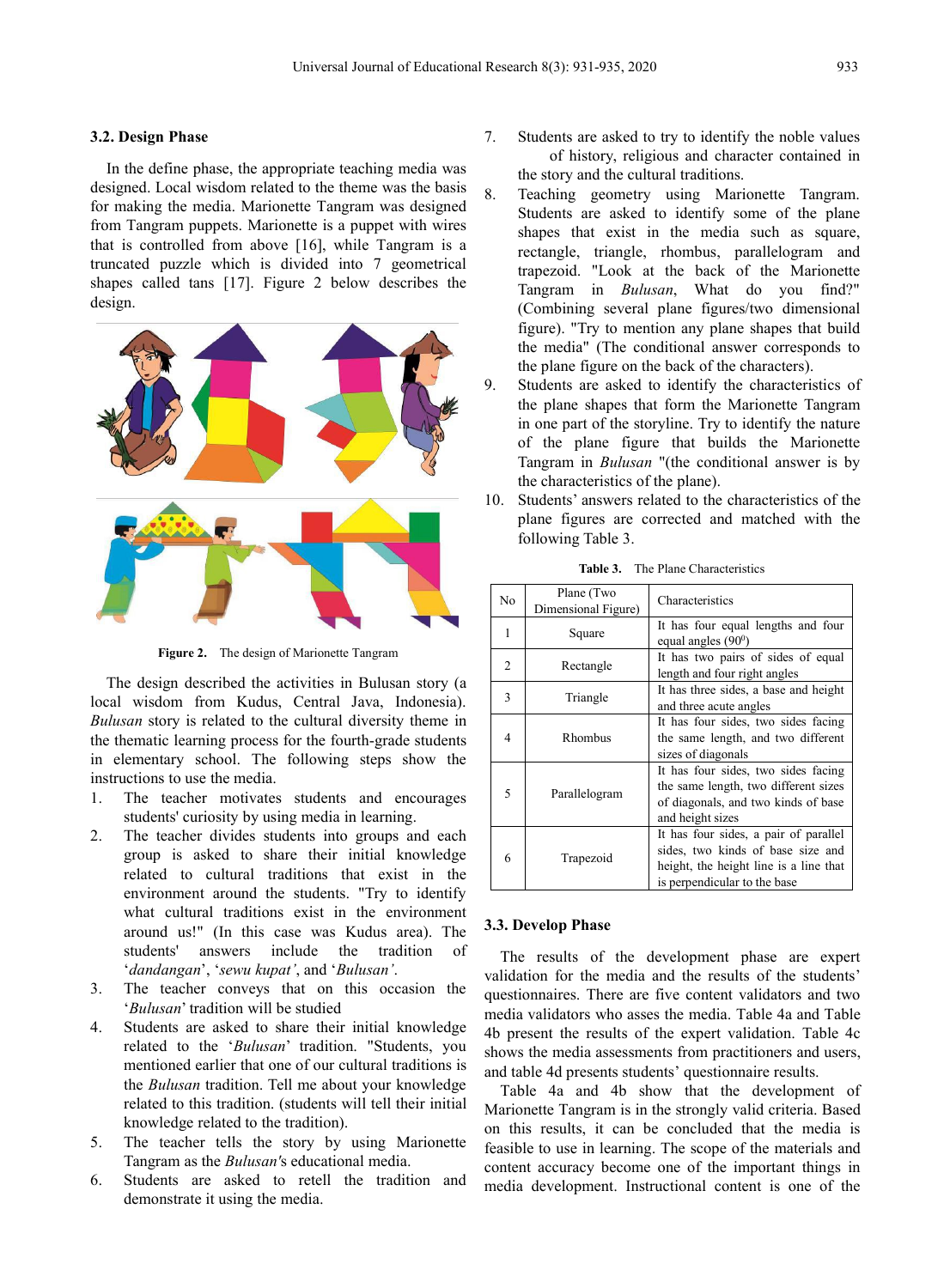factors in learning [18].

Table 4c and 4d show that the application of the media is in strongly valid and valid criteria. Teachers and students declare that the media increases their motivation and curiosity. Moreover, many research show that media can increase student motivation in learning [19].

**Table 4a.** Content Expert Results

| No. | Indicators                            | Percentage | Criteria       |  |
|-----|---------------------------------------|------------|----------------|--|
|     | <b>Content Completeness</b>           |            |                |  |
|     | Scope of Competencies                 | 96%        | Strongly valid |  |
|     | Scope of Indicators                   | 97%        | Strongly valid |  |
| 2   | Content Accuracy                      |            |                |  |
|     | Theme Suitability                     | 98%        | Strongly valid |  |
|     | Mathematics Content<br>Suitability    | 97%        | Strongly valid |  |
|     | <b>History Content</b><br>Suitability | 98%        | Strongly valid |  |

|  | Table 4b. Media Expert Results |  |
|--|--------------------------------|--|
|--|--------------------------------|--|

| No | Indicators          | Percentage | Criteria       |  |
|----|---------------------|------------|----------------|--|
|    | Design and Size     | 92%        | Strongly valid |  |
|    | Configuration       | 94%        | Strongly valid |  |
|    | Materials and Color | 90%        | Strongly valid |  |
| 4  | Media Utilization   | 98%        | Strongly valid |  |
|    | Packaging           | 90%        | Strongly valid |  |

| <b>Table 4c.</b> Teacher/Practitioner Results |
|-----------------------------------------------|
|-----------------------------------------------|

| No | Indicators                                            | Percentage | Criteria       |                                                                                              |
|----|-------------------------------------------------------|------------|----------------|----------------------------------------------------------------------------------------------|
|    | Instruction for use in<br>learning process            | 90%        | Strongly valid | 4. Conclusions                                                                               |
| 2  | Easiness of use                                       | 80%        | Valid          |                                                                                              |
|    | Material content covers<br>competencies               | 90%        | Strongly valid | Marionette Tangram as an educational teac<br>was considered valid and visible to use in the  |
| 4  | Content accuracy                                      | 92%        | Strongly valid | learning process. The media can be used                                                      |
|    | Motivate the students to<br>construct their knowledge | 90%        | Strongly valid | geometry especially in the topic of plane cha<br>There are six planes in Marionette Tangram. |
| 6  | Generate students' interest                           | 95%        | Strongly valid | can also be used to teach social sciences relate                                             |

**Table 4d.** Students Questionnaire Results

| N <sub>0</sub> | Indicators                                       | Percentage | Criteria       |                        |
|----------------|--------------------------------------------------|------------|----------------|------------------------|
|                | Instruction for use is easy<br>to understand     | 85%        | Strongly valid | <b>Ackno</b>           |
|                | Easiness of use                                  | 81%        | Strongly valid | We are                 |
| 3              | Media increases<br>motivation                    | 98%        | Strongly valid | Technolog<br>the Repub |
| $\overline{4}$ | Media makes the students<br>happy and interested | 95%        | Strongly valid | form of re             |
| 5              | Media encourages<br>curiosity                    | 80%        | Valid          |                        |

### **3.4. Disseminate Phase**

The dissemination phase is the phase of disseminating information about the Marionette Tangram media. This dissemination was carried out in Kudus, Central Java,

Indonesia. Moreover, the media copyright has been registered with the copyright registration number 000123371.



**Figure 3.** The dissemination of Marionette Tangram Media

4 Content accuracy 92% Stronglyvalid learning process. The media can be used to teach construct their knowledge 90% Stronglyvalid There are six planes in Marionette Tangram. The media 6 Generate students' interest 95% Strongly valid can also be used to teach social sciences related to history Marionette Tangram as an educational teaching media was considered valid and visible to use in the thematic geometry especially in the topic of plane characteristics. and character values.

# 85% Stronglyvalid **Acknowledgments**

2 Easiness of use 81% Strongly valid We are very grateful to the Ministry of Research and 98% Strongly valid the Republic of Indonesia for the financial support in the 95% Strongly valid form of research grants. Technology and Higher Education (*Kemenristekdikti*) of

# **REFERENCES**

Y. J. John. A" New" Thematic, Integrated Curriculum for Primary Schools of Trinidad and Tobago: A Paradigm Shift. International journal of higher education, Vol. 4,